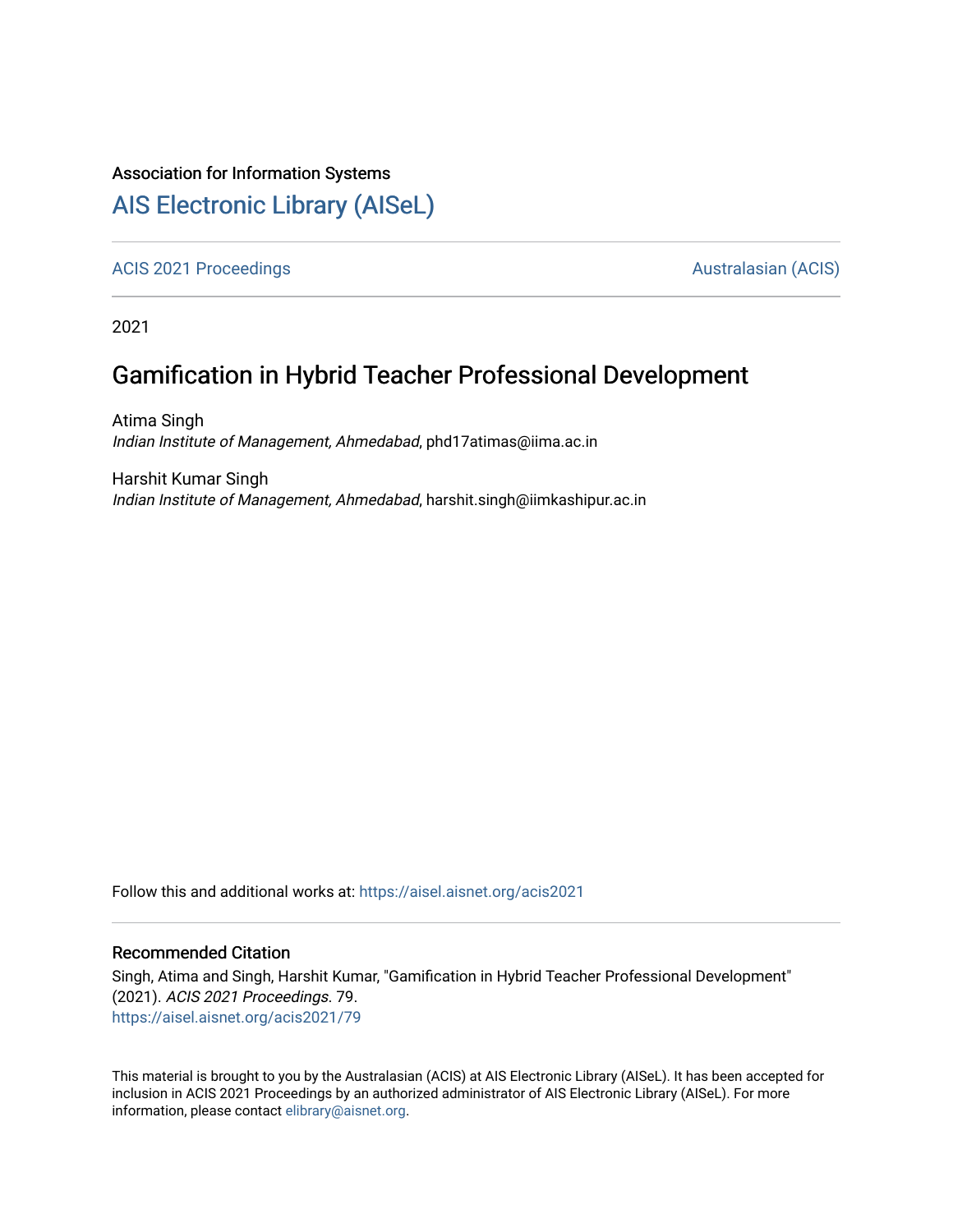# **Gamification in Hybrid Teacher Professional Development**

#### **Full research paper**

#### **Atima Singh**

Ravi J. Matthai Centre for Educational Innovation Indian Institute of Management, Ahmedabad Gujarat, India Email[: phd17atimas@iima.ac.in](mailto:phd17atimas@iima.ac.in)

#### **Harshit Kumar Singh**

Information Technology & Systems Indian Institute of Management, Kashipur Uttarakhand, India Email[: harshit.singh@iimkashipur.ac.in](mailto:harshit.singh@iimkashipur.ac.in)

### **Abstract**

The paper investigates the concept of hybrid (online and face-to-face) teacher professional development for in-service teachers in the light of the emerging concept of gamification. This study makes a case for future researchers to explore the effect of gamification on teacher engagement in teacher professional development programs. The existing literature indicates that gamification leads to better employee engagement. Therefore, the paper argues that it will also lead to better teacher engagement in training programs. A gamified hybrid training program for in-service teachers has been developed. Various game elements like points, badges, and profile customization have been proposed to induce game dynamics in gamification implementations. The paper analyses how gamification leads to better engagement by exploring the linkages with various psychological theories.

**Keywords**: Teacher professional development, Hybrid gamification, Teacher training, Employee engagement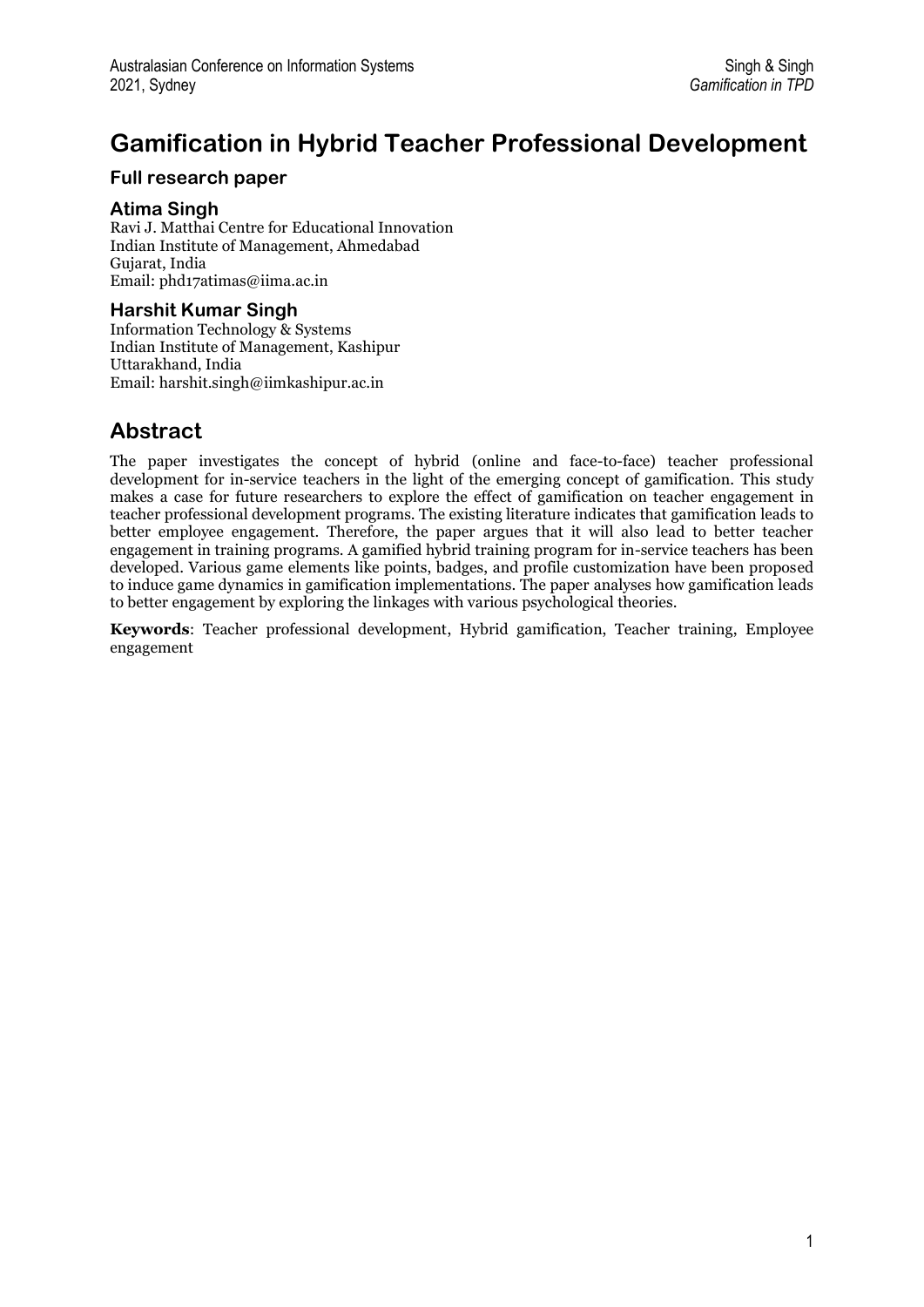## **1 Introduction**

In recent years, gamification has gained significant attention in the educational context. Gamification is popular in education due to its ability to efficiently integrate gaming elements in an educational context, leading to engaging learning experiences (Domínguez et al., 2013; Glover, 2013; Muntean, 2011; Stott & Neustaedter, 2013). Several studies have looked at gamification in organizations and its positive effects on their employees (Miri & Macke, 2021; Prasad & Mangipudi, 2021). However, this connection has not been probed in the context of teachers and their engagement. Although studies provide generic models to engage employees at workplace, specific frameworks need to be developed which focus on specific contextual characteristics. It is essential to explore the phenomena in the context of teacher improvement because teachers play a significant role in improving the teachinglearning processes (Hattie, 2012). The literature indicates that even a single teacher can significantly affect students' learning outcomes (Hanushek & Rivkin, 2010). Therefore, like other employees, it would be beneficial to examine if there is a way teachers' effectiveness could be improved using gamification.

Connecting games to education is not a new phenomenon, and often there are misinterpretations tied to gamification. Therefore, it is essential to point out that gamification in education is different from serious games (integrating non-entertainment elements into game environments), simulation games (fragments of the real world are recreated; Landers & Callan, 2011), or edutainment (educational entertainment; Buckingham & Scanlon, 2000). While these phenomena focus on including educational value through games, gamification in education aims to add gaming elements to learning processes and not use a game itself (Glover, 2013).

This paper proposes to implement gamification for teacher professional development (TPD) to enhance teachers' effectiveness. TPD is considered crucial in educational developments to support quality education (Villegas-Reimers, 2003) and establish an effective teaching-learning process (Huang, 2016). It is crucial to have high-quality teacher-training and professional development programs for an effective teaching-learning process (Independent Evaluation Group, 2019).

TPD intends to direct and monitor the advancement of teacher knowledge and expertise to support and bring classroom practice at par with the standards of the 21st-century teaching-learning process. However, regardless of the technological developments, the majority of the professional development programs are still delivered in a short series of direct sessions (Downes et al., 2001). Especially for inservice teachers, providing online training is not the favored method (Jung, 2001). Even when implemented, the traditional e-training does not provide efficient training to teachers (Allela et al., 2019).

Furthermore, the quality of in-service professional development is not up to the mark in many developing countries, and implementation of new curriculum and policies often make it worse (Kidwai et al., 2013). One of the several reasons for this is the low engagement of teachers in their training programs. Burke et al. (2006) argue that in order to improve the outcomes of a training program, it is essential to redesign it in a way that engages the participants better. As gamification leads to better employee engagement (Hamari, 2013; Li et al., 2012), it could be inferred that gamification used in teacher professional development could lead to better program outputs.

Although there exists significant literature on gamification for employees in general, there is a lack of studies focussing specifically on teachers. Teachers who form a significant proportion of the workforce across the world are missing from the literature. There are only a few studies which have explored the way gamification could be used for the professional development of in-service teachers (Newcomb et al., 2019). Therefore, this paper uses gamification for employee training as a reference point for inservice teacher training, which is an underdeveloped area.

The paper attempts to build a theoretical argument that gamification could increase the teachers' engagement in their professional development and further presents a sample hybrid (part online and part in-person) plan to train teachers using gamification on the topic of "assessment." Online part of the training would be asynchronous, that is learners could engage with the learning material as per their convenience. In gamified hybrid training programs, teachers are not passive observers as in regular online training, but they are rewarded, encouraged to compete, and powered with a sense of achievement. The process introduces an element of "fun" and reduces the gap between external and internal motivation. In short, applying game mechanics could make the training program interesting for teachers and enable them to improve their skills organically. This research initiative presents a framework for a gamified hybrid teacher training program by designing an improved and enriched training program for teachers using different elements of gamification.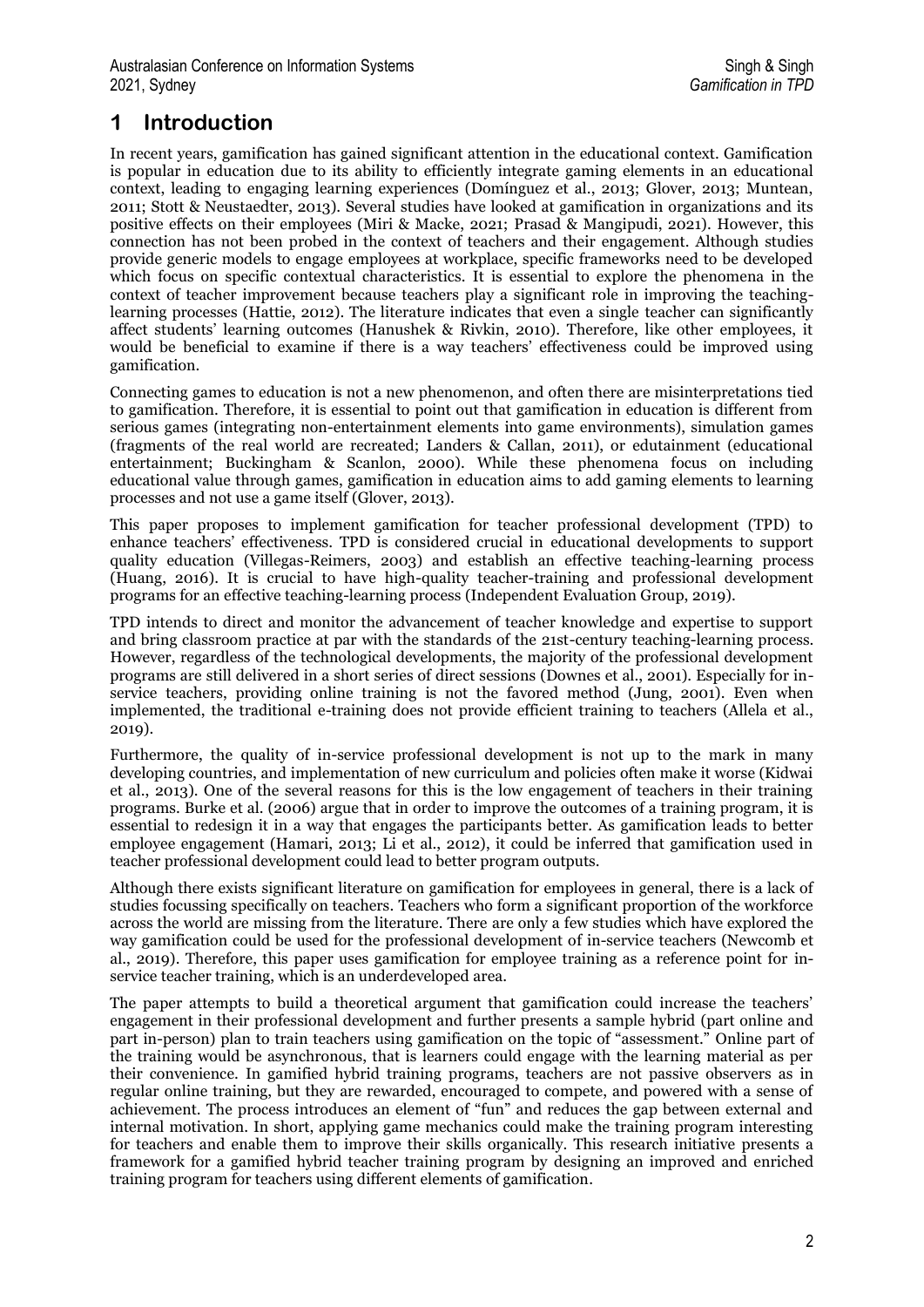## **2 Literature Review and Theoretical Background**

### **2.1 Teacher Professional Development**

Converting conventional teacher training programs into online training programs does not mean simplifying the process to the addition of technology or technology equipment to current programs (Delfino & Persico, 2007). The primary purpose of educational technology research is to ensure that teacher training programs deliver the knowledge and proficiency required to identify, choose, and successfully use the educational technology for the teaching-learning process (Wood et al., 2005).

Studies examining how technology can be deployed to improve teacher professional development programs suggest using a hybrid approach, a combination of both conventional and online programs (Prendergast, 2004). The method could be particularly beneficial for in-service teachers (Triggs & John, 2004). The reason is that in-service teachers are independent learners with diverse teaching knowledge, practices, and backgrounds (Shulman, 1986). When provided an opportunity to collaborate with other teachers through a blended/hybrid training program, the results of the whole exercise would be productive (Vonderwell & Turner, 2005). Secondly, interaction with teachers from different schools can encourage social engagement and responsibility. Also, blended programs are comparatively flexible in terms of teachers continuing their training at a suitable time as per their convenience (Henderson, 2007).

Conversely, there are studies specifying that blended courses can be ineffective as teachers' complex, positioned needs could be left unattended (Downes et al., 2001; DeWert et al., 2003; Anderson & Henderson, 2004). Because teacher professional development program involves multidimensional objectives and issues (Henderson, 2007), researchers have argued that in professional development programs, teachers' queries are crucial and need to be addressed rather than just giving mechanistic knowledge (Herrington & Oliver, 2000; DeWert et al., 2003; Anderson & Henderson, 2004). Therefore, there is a need to make a hybrid teacher training program, which is more engaging, motivating, and comprehensive. This paper argues that this can be achieved through gamification.

#### **2.2 Gamification**

The word gamification is often used for anything related to 'games.' However, knowing the distinction between games and gamification is essential as games are being used in organizational development for years, whereas employing gamification is a recent phenomenon (Sitzmann, 2011). Researchers have defined gamification in different ways. The widely-used explanation is that gamification is implementing game design elements in non-game contexts (Deterding et al., 2011). Kapp (2012) has defined gamification as "using game-based mechanics, aesthetics, and game thinking to engage people, motivate action, promote learning, and solve problems." On the other hand, Huotari & Hamari (2012) suggest gamification as "a process of enhancing a service with affordances for gameful experiences to support the user's overall value creation." The penultimate definition emphasizes more on the objective of applying gamification than the means to achieve it. The purpose of gamification is to make non-gaming contexts entertaining and engaging, develop motivation among the users, and provide an overall engaging experience (Botra et al., 2014).

Suh et al. (2018) argue that gamification does not lead to engagement through game elements directly; instead, the game-like dynamics created by these elements motivate the participants to engage. Six game dynamics have been identified in the literature - reward, status, achievement, self-expression, competition, and altruism (Bunchball, 2010). The example for each of them is discussed in the training plan.

## **3 A Gamification System Proposal**

The goal of the current training program is to improve teachers' knowledge and skills regarding students' assessment. The completion of the program would improve the ability to plan classroom lessons, teach, and assess students' learning. Similar to student learning, teacher training is also dependent on their engagement. Knowledge cannot be built simply by reading or listening. To successfully motivate teachers to engage with the training program, intellectual, social, as well as affective engagement needs to be induced through the gamification of the program (Soane et al., 2012).

### **3.1 The Plan**

To create effective engagement with the training program, a gamified hybrid professional development program for school teachers has been designed. The vision of the plan is to encourage training among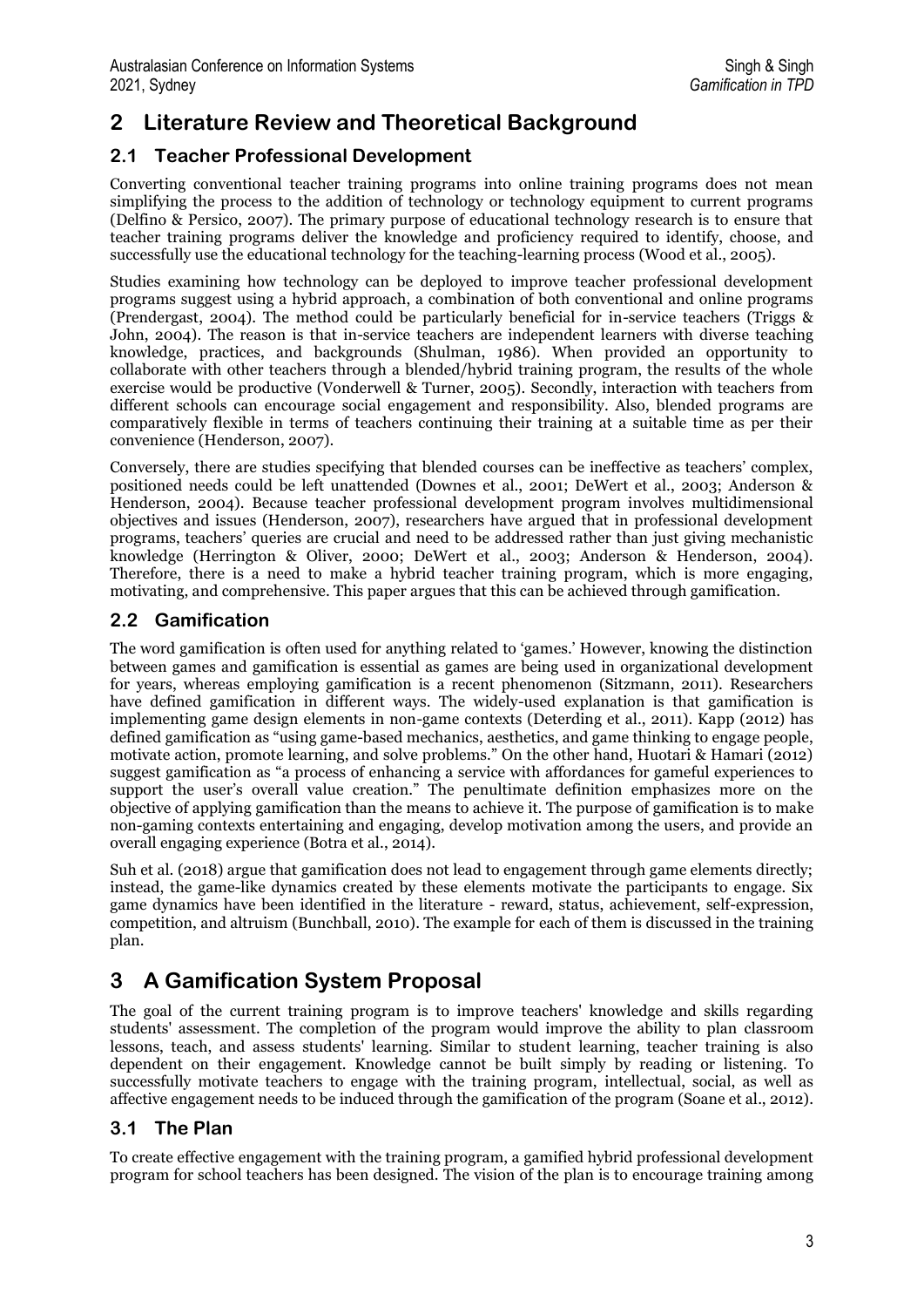teachers and increase their engagement. Apart from the behavioural goal to induce engagement, the platform also has instructional goal to successfully impart the knowledge necessary to develop skills for students' assessment.

Before designing the modules, the first step would be an informal meeting with the teachers to be trained. Knowing the target group, their present understanding, and their expectations is always beneficial before implementing the program. A group of education experts is invited to create content for the training, as shown in Table 1.

|                         | Details                                                                                                     |  |  |
|-------------------------|-------------------------------------------------------------------------------------------------------------|--|--|
| Sample Topic            | Understanding of Assessment in Classrooms                                                                   |  |  |
| Aim                     | To train teachers to use effective assessment methods                                                       |  |  |
| Duration                | 11 weeks                                                                                                    |  |  |
| Group                   | In-service school teachers                                                                                  |  |  |
| Tentative<br>challenges | Teachers have limited time to spare, and the course itself has to be of high<br>educational value.          |  |  |
| Specific                | After completing this module, teachers will be able to-                                                     |  |  |
| Objectives              | Understand the meaning, role, and forms of assessment.                                                      |  |  |
|                         | Role of constructivist alignment<br>$\bullet$                                                               |  |  |
|                         | Select appropriate methods of assessment according to the nature of the<br>$\bullet$<br>topic.              |  |  |
|                         | Design constructivist assessment model for students.<br>$\bullet$                                           |  |  |
|                         | Appreciate the role of feedback.<br>٠                                                                       |  |  |
|                         | Acknowledge encouraging peer assessment and self-assessment among<br>$\bullet$<br>students.                 |  |  |
|                         | Analyze the assessment outputs to assess the quality and improvement in<br>$\bullet$<br>teaching practices. |  |  |

#### *Table1: Content Example*

The course is given a hybrid structure and is stretched for 11 weeks. There are a total of eight modules, four of which are offline. The online sessions are spread over eleven sessions and offline session contains a total of four weeks with face-to-face discussions, feedback, doubt, and assessment sessions. The main topics to be covered through the online modules are given in Figure 1. The other four modules, which are offline, include two discussion modules and two assessment modules.



*Figure 1: Assessment Modules*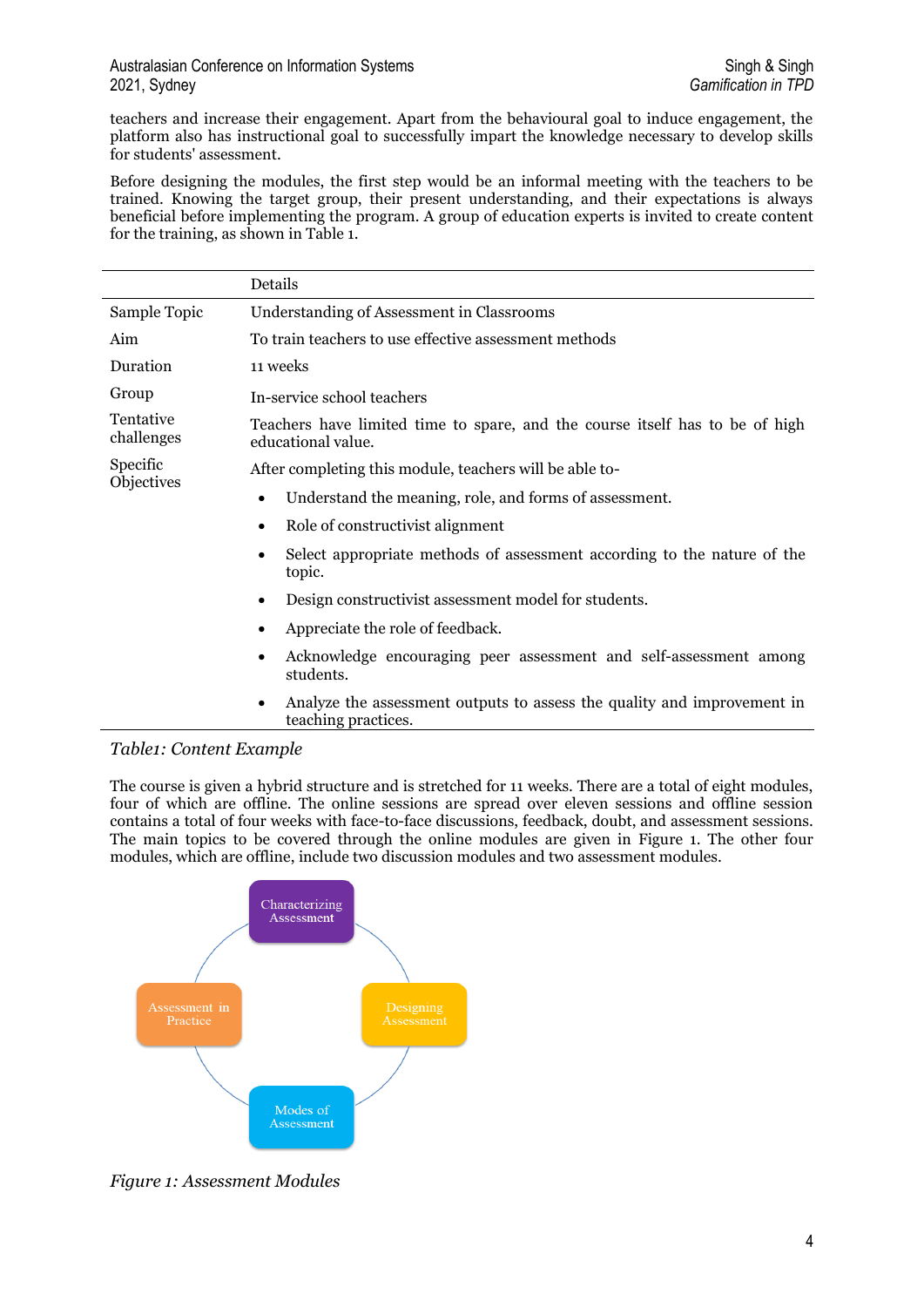#### Australasian Conference on Information Systems State of State of Singh & Singh & Singh & Singh & Singh & Singh 2021, Sydney *Gamification in TPD*

Table 2 describes the content and mode of delivery for each module. The first module is about understanding the concept of assessment through its definition and role. The second module deals with the concern of the interface of assessment with learning. Modules 3 and 7 allow participants to discuss their concerns and doubts face-to-face with the instructor. Modules 4 and 8 are about the online assessment of the participants. Module 5 facilitates teachers to learn about modes of assessment like student self-assessment, peer assessment, and discusses the way feedback should be given to students. Finally, Module 6 is about getting acquainted with prevalent evaluation policies in a country and teachers' struggles related to that.

| Module         | Mode    | Module                                                                                                                                                                                                                                                                                       |
|----------------|---------|----------------------------------------------------------------------------------------------------------------------------------------------------------------------------------------------------------------------------------------------------------------------------------------------|
| $\mathbf{1}$   | Online  | Wide-ranging definitions; assessment as process, assessment as<br>system; misinterpretations, ambiguities, how different from evaluation,<br>test or measurement; roles of assessment; forms of assessment:<br>formal-informal, declarative-procedural, application/information<br>oriented; |
| $\overline{2}$ | Online  | Assessment of/for/as learning; types of knowledge in classroom;<br>declarative/procedural/schematic/strategic knowledge;<br>Nuffield<br>Curriculum; Use of Teaching-Learning Material for assessment;                                                                                        |
| 3              | Offline | Activities to design assessment; different indicators; doubts<br>clarification; feedback about the program;                                                                                                                                                                                  |
| 4              | Offline | Assessment of trainees                                                                                                                                                                                                                                                                       |
| 5              | Online  | Significance of self-assessment; reliability of self-assessment; peer-<br>assessment; rubrics; role of feedback; how to collect feedback; feedback<br>using rubrics                                                                                                                          |
| 6              | Online  | Assessment in evaluation policies; contextual struggles; teacher's<br>agency; nature of topic; subject specific assessment                                                                                                                                                                   |
|                | Offline | Doubts discussion; issues of validity; case-methodology; Feedback of<br>the training program;                                                                                                                                                                                                |
| 8              | Offline | Evaluation of trainees; creative ideas to design assessment                                                                                                                                                                                                                                  |

*Table 2: Modules Description*

The details of modules, the number of sessions each module and the delivery sequences are detailed in Table 3. In the online sessions, theoretical and methodological knowledge about the assessment will be provided. In the face-to-face interaction, doubts, hands-on activities, and different students' cases will be discussed. The training provides a close integration and balance between the traditional and online training methods. This would be an excellent way to provide an adequate number of chances to discuss, give examples, analyze cases, and go in-depth within the course content, in both online and face-to-face format. In Module 4 and 8, teachers would be assessed based on their creativity to design an assessment on students' cases from some other school or could be asked to develop an assessment plan to assess their progress.

The length of each sessions ranges from 1-2 hours. The short duration allows the teachers to easily access and complete training in their spare time at the school or home. The gamification implementation considers the limitations and counterproductive effects of traditional training methods, allowing teachers to have a sense of accomplishment as they complete the learning program at their own pace while sharing knowledge with other teachers. The complete schedule will incentivise teachers to complete modules and encourage them to interact with different sessions without feeling the burden of time constraints as these sessions will also be available through recordings. The availability of sessions post-completion allows the participants to come back to concepts taught and ensures proper understanding of topics.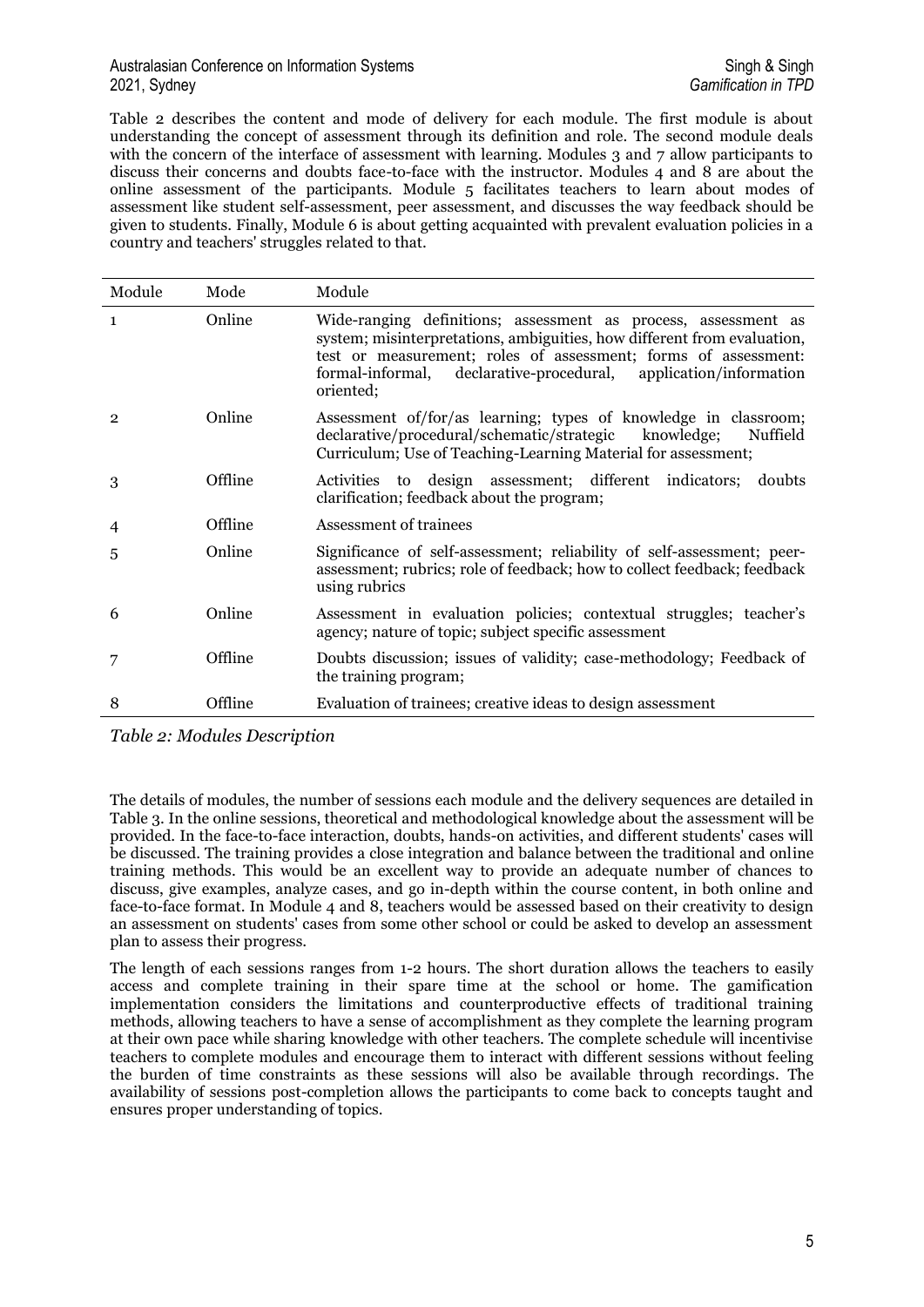| Session No.    | Module No.     | Module Topic                     | <b>Session Topic</b>                     |
|----------------|----------------|----------------------------------|------------------------------------------|
| $\mathbf{1}$   | $\mathbf{1}$   | <b>Characterizing Assessment</b> | Meaning, Ambiguities                     |
| $\overline{2}$ | 1              | <b>Characterizing Assessment</b> | Role, Forms                              |
| 3              | $\overline{2}$ | Designing Assessment             | Location in Teaching-learning<br>process |
| 4              | $\mathbf{2}$   | Designing Assessment             | <b>Strategies</b>                        |
| 5              | $\overline{2}$ | Designing Assessment             | Use of Teaching material                 |
| 6              | 3              | Discussion and Doubts            |                                          |
| 7              | 4              | Trainee's Assessment             |                                          |
| 8              | 5              | Modes of Assessment              | Self and Peer Assessment                 |
| 9              | 5              | Modes of Assessment              | Feedback                                 |
| 10             | 5              | Modes of Assessment              | Challenges                               |
| 11             | 6              | Assessment in Practice           | <b>Evaluation Policies</b>               |
| 12             | 6              | <b>Assessment</b> in Practice    | Trainee's practices                      |
| 13             | 6              | <b>Assessment</b> in Practice    | Wrap-up                                  |
| 14             | 7              | Feedback                         |                                          |
| 15             | 8              | Trainee's Assessment             |                                          |

*Table 3: Session Plans* 

#### **3.2 The Gamified Platform**

The game elements for this plan have been selected to induce all game dynamics identified in this paper. These include reward, status, achievement, self-expression, competition, and altruism (Bunchball, 2010). After identifying the context surrounding this training program, these elements are thought to be better suited for this large group of learners who have limited learning time. The online platform has instances of these elements and dynamics which has discussed in this section.

The game dynamics of reward is induced through awards and trophies. Teachers who pass all levels, i.e., all sessions before the offline modules, receive a gift card. The teacher who will take part in the optional activity after each session wins a trophy. The achievement will be fulfilled through levels, and each session is equivalent to one level. To unlock a particular session, watching all previous sessions is necessary. However, the participants can go back and forth to any of the already watched sessions.

Self-expression is encouraged through badges and profile customization. Teachers can edit information about them, choose an avatar, upload a picture for themselves, and change the wallpaper of the interface. Also, once all requirements have been completed, a module-associated badge will be displayed on their profiles. Competition is persuaded through leaderboard. A leaderboard will be maintained by calculating the scores in quizzes and offline assessment, visible to all participants. Also, the additional platform where teachers can challenge each other is inducing competition. Similarly, status is stimulated through levels, while recognition and altruism through review and feedback, which teachers give each other on their profile or in the discussion portal. These dynamics motivate users to engage with the environment by fulfilling basic desires. Those mentioned above will be collectively added to teachers' digital training programs. Collecting awards on completing a session or module would increase the probability of completing another by motivating them as motivation influences the engagement (Zimmerman & Schunk, 2008). We focus on generating both extrinsic and intrinsic motivations through the gamification implementation (Deci et al., 1999). In our platform, the two types are combined- extrinsic through components such as rewards and points; and intrinsic through components such as achievement and autonomy. (Muntean, 2011). Figure 2 displays a screenshot from the platform.

An online forum is integrated in the platform where teachers can discuss and clarify their doubts among themselves. The forum consists of interactive activities and games where one teacher can design a question or activity to challenge any other teacher. This would give the feeling of co-creators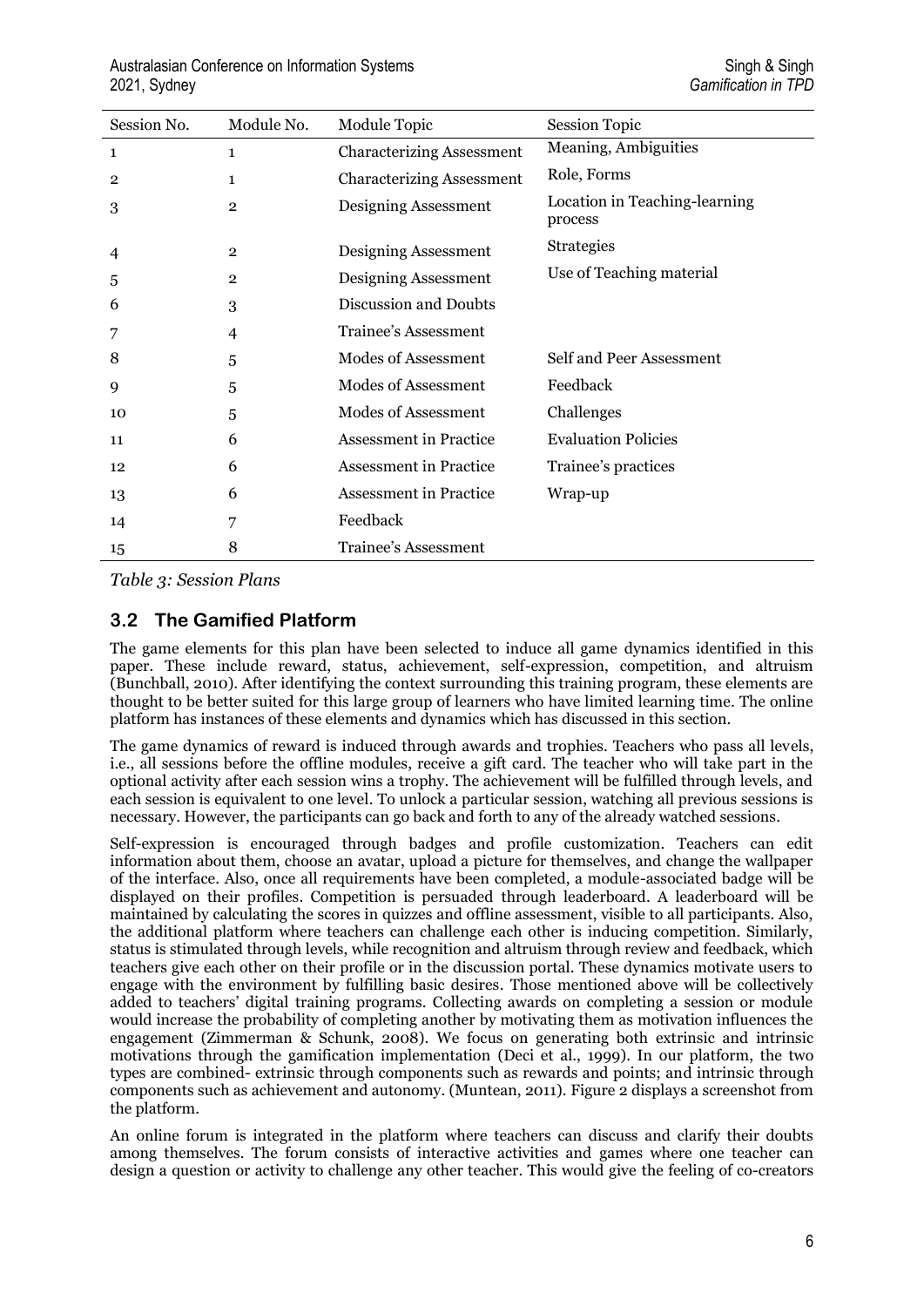to the teachers when they can voluntarily apply their subject knowledge and learned knowledge about assessment.



*Figure 2: Screenshot of the online platform*

### **4 Theoretical Link between gamification and hybrid training programme**

Landers (2014) argues that gamification design is heavily based on the psychological theories of learning. Singh & Verma (2020) show that Self-Determination Theory and Goal-based theories are two of the frequently cited theories. Rest three theories of motivation in psychology are selected as Landers et al. (2015) argue that gamification is an amalgamation of different motivational techniques and their presentation styles. The following section briefly discusses the theories, selected on the basis of extensive literature review on gamification, and their role in the design of our TPD gamified plan.

### **4.1 Self-Determination Theory (SDT)**

According to SDT, a taxonomy of different types of motivation lies on a continuum with amotivation and intrinsic motivation at two extreme ends (Ryan & Deci, 2000). In between, there are different kinds of extrinsic motivation, such as introjection or integration. In the state of amotivation, a person is entirely unmotivated to do a particular task, in this case, the training. The reason could be that the teachers find themselves incompetent for the training program, do not relate to the program, or feel that training would not result in desired outcomes. On successful inducement of the external motivation, the teacher would desire to attend and finish the training to obtain an external reward, such as a promotion, a certificate, or completing job requirements. When the reason for attending a training program for a teacher has an entirely internal locus of causality, the teacher could be labeled as intrinsically motivated. An intrinsically motivated teacher would complete the training with or without any anticipated external returns.

Gamification can be used to influence both extrinsic and intrinsic motivation of trainee-teachers to change their behavior and develop their understanding of the assessment of students. Therefore, the process of gamifying in-service teachers' training could be justified through SDT. Overall, to complete a teacher training program, it is needed that amotivated or less motivated teachers become intrinsically motivated. The theory suggests that external motivation could be a means for this. As the plan mentions, teachers' profiles will display their trophies won by completing modules and tests. These trophies will be extrinsic motivators for the teachers, as teachers might be completing modules only to earn the trophies instead of gaining the knowledge provided by the program.

On the other hand, the process of gamifying the training program also feeds intrinsic motivation. One, the fact that the profile of every teacher is visible to others makes the whole training session consisting of certain social aspects. These social aspects of the whole training program could affect the psychological need for relatedness. Two, completing a module or passing a test or quiz will meet the teachers' need for competence. As teachers can access the online content whenever and wherever they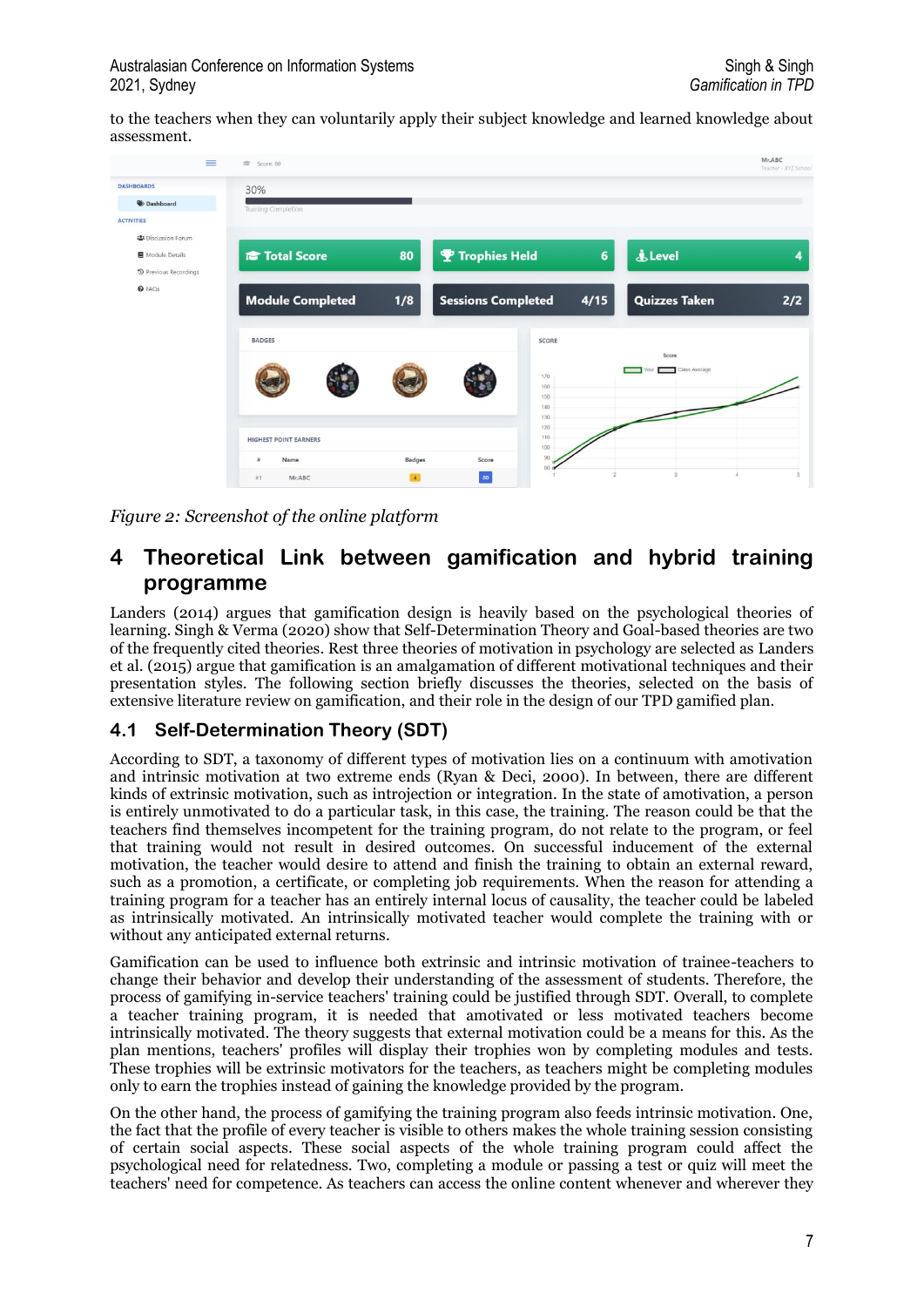want, more autonomy than conventional training programs has been added to various tasks to encourage the development of different types of motivation in teachers. In this way, we can see that the gamification of the program can play an essential role in changing teachers' behavior through either extrinsic or intrinsic motivation.

### **4.2 Goal-Setting Theory**

Goal-setting theory suggests that setting goals positively affects the actions by motivating an individual, "directing attention and effort toward goal-relevant activity and away from the goalirrelevant activity, by energizing effort, and by increasing persistence; goals indirectly affect action through the use of task strategies" (Landers et al., 2015). The theory proposes that the relationship between goals and performances is moderated primarily by four constructs. These are goalcommitment, feedback, task complexity, and situational constraints. First, teachers who would be more committed to the training programs' goals or its task are expected to perform better. The two factors that could affect this commitment are- the significance of goals for the teacher and, teacher's self-efficacy. Second, for goal-setting to be effective, it is important that teachers are given the feedback which allows them to track their own progress towards the goals. Third, effective goal setting is expected to depend on the simplicity of the task. Locke & Latham (2002) argue that the effect of goals becomes dependent on individuals' abilities during complex tasks. Lastly, situational constraints such as lack of time or burdens of other kinds of work affect the goal-performance relationship.

Within goal-setting, gamifying teacher training is mainly done by employing overt signs like badges and the levels. Both indicate the details about the progress of the trainee-teacher. Badges are the computer-generated articles presented to the trainees to complete a particular task, which can also be viewed as a goal, although not always an explicit one. Further, an online feedback portal and offline feedback sessions with teachers have been designed to provide feedback to the trainees. Hamari (2013) has argued that mere badges could not lead to increased performance until combined with the feedback so that learners could watch their own development. Therefore, both badges (goals) and feedback have been combined to motivate teachers in this training plan. Also, 'levels' can be considered as sub-goals within one or more, the larger goal of the gamified system. Setting up simpler and smaller goals could help achieve larger and complex goals (Donovan & Williams, 2003). However, the social aspect is an integral part of gamification (Ling et al., 2005). Therefore, there could be three categories of motivations, focused by different psychological theories - intrinsic, social-based and extrinsic. The example of one theory for each type of motivation is discussed in subsequent sections.

### **4.3 Self-Efficacy theory**

Self-efficacy theory encompasses intrinsic motivation. It indicates the individual's perceived performance ability for a specific activity (Bandura, 1977). Conclusions about self-efficacy are based on four aspects- performance accomplishment, the experience of observing the performance of others, verbal encouragement, and social impacts (Bandura, 1982). These are included in the gamified plan proposed in this paper. Teachers can get immediate feedback about their learning through quizzes after each session. Further, leaderboard, levels, offline discussions, and activities are performance indicators of other participants. Additionally, feedback and review provided by other trainees and tutors during offline discussions provide verbal encouragement. Finally, the desire to be a good teacher or among the top performers are social impacts. In this way, this plan is expected to affect the self-efficacy of the participants.

### **4.4 The Social Comparison Theory**

Social-based motivation is covered by Festinger's (1954) Social Comparison Theory of comparing one's beliefs and achievements with others to move upward. The theory is relevant in the gamification design proposed in this paper. Teachers are constantly provided with opportunities to compare themselves with other teachers through leaderboard, trophies, and badges. Comparing their scores with other participants will motivate teaches to improve their standings to move up the leaderboard.

### **4.5 Operant conditioning**

Skinner's (1963) theory of operant conditioning is a perfect example of extrinsic motivation theory. This reward-based theory claims that positive reinforcers from the environment increase the probability of repeated behavior, and undesirable behaviors are discouraged through punishments. The focus would be on ensuring that the teachers achieve the intended learning outcomes, as the idea is to reinforce behaviors that contribute towards achieving these outcomes positively. In the plan, the trophies, gift cards, badges after completing the modules and quiz scores are positive reinforcers.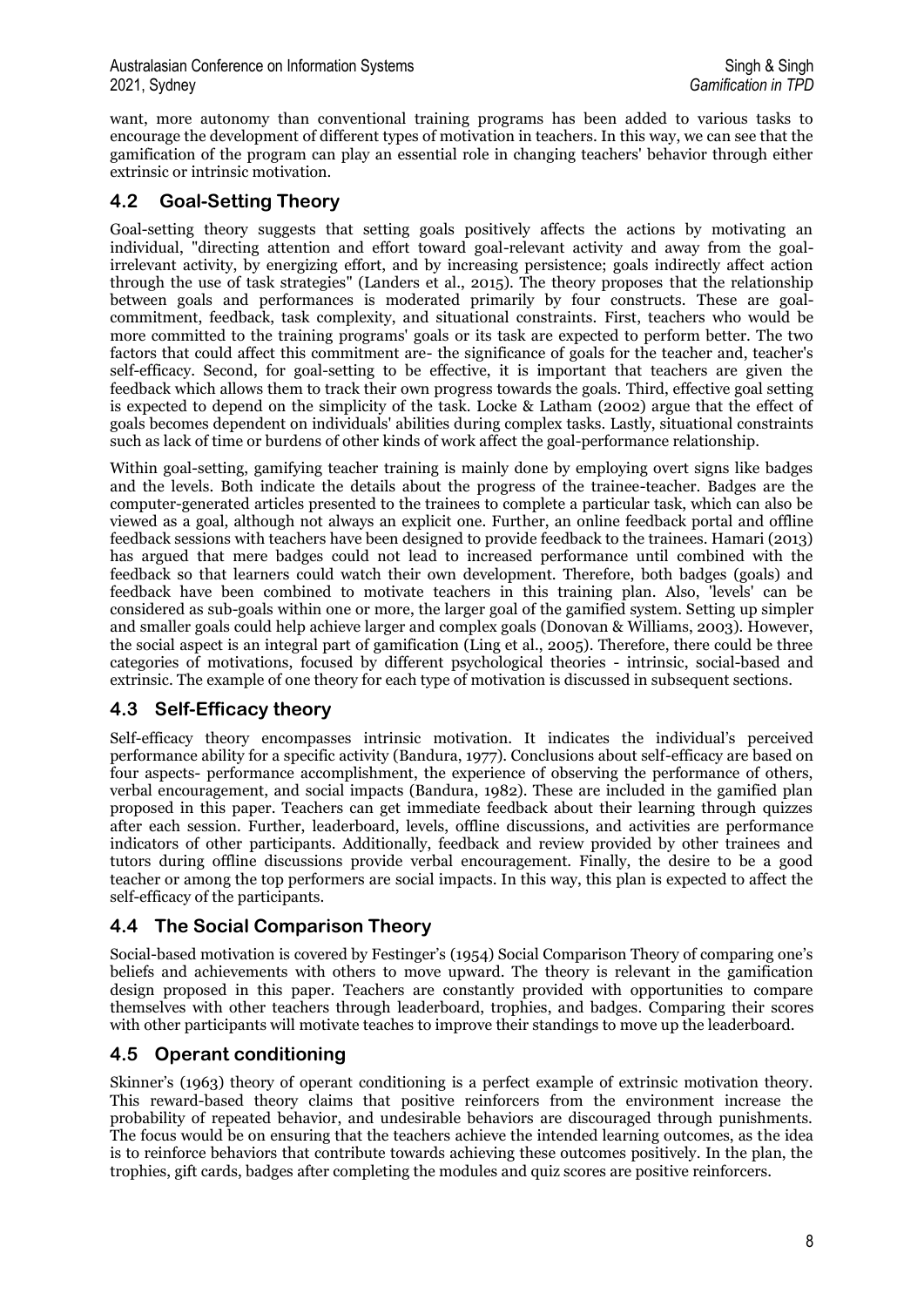## **5 Conclusion**

The literature suggests that there is an urgent need to improve the teacher professional development programs (Allela et al., 2019). No matter how much the quality of professional development programs is improved, it will not show desired results until teachers engage in the learning process. As established in other organizations, it is argued that implementing gamification will enhance teachers' engagement in their hybrid training program. Further, the paper presented a sample plan to train teachers using gamification. The plan proposed in this paper is substantiated by linking it with the previous studies and psychological theories. The next step of the research is to examine the conceptual argument presented in this paper through empirical data collected using the same sample plan.

The gamified in-service teacher training program is an important input while designing an effective model for teacher professional development. Teachers who are among the primary stakeholders of school education must be trained well. Gamification can positively impact the two factors during teacher training- teacher motivation and teacher engagement. The gamified hybrid teacher-training programs will facilitate the schools to make use of the teachers' knowledge to increase the quality of education. The gamified teacher training program could transform the professional development process of teachers.

### **6 References**

- Allela, M., Ogange, B., Junaid, M., & Prince, B. 2019. "Evaluating the Effectiveness of a Multi-Modal Approach to the Design and Integration of Microlearning Resources in In-Service Teacher Training." *Pan-Commonwealth Forum 9 (PCF9)*
- Anderson, N., & Henderson, M. 2004. "e-PD: blended models of sustaining teacher professional development in digital literacies," *E-learning and Digital Media*, 1(3), 383-394.
- Bandura, A. 1977. "Self-efficacy: toward a unifying theory of behavioral change," *Psychological review*, 84(2), 191.
- Bandura, A. 1982. "Self-efficacy mechanism in human agency," *American psychologist*, 37(2), 122.
- Botra, A., Rerselman, M., & Ford, M. 2014. "Gamification beyond badges," *In 2014 IST-Africa Conference Proceedings* (pp. 1-10). IEEE.
- Buckingham, D., & Scanlon, M. 2000. "That is edutainment: media, pedagogy and the marketplace," *In International Forum of Researchers on Young People and the Media, Sydney*.
- Bunchball, I. 2010. "Gamification 101: an introduction to the use of game dynamics to influence Behavior," Retrieved from http://jndglobal.com/wpcontent/uploads/2011/05/gamification1011.pdf
- Burke, M. J., Sarpy, S. A., Smith-Crowe, K., Chan-Serafin, S., Salvador, R. O., & Islam, G. 2006. "Relative effectiveness of worker safety and health training methods," *American journal of public health*, 96(2), 315-324.
- Deci, E. L., Koestner, R., & Ryan, R. M. 1999. "A meta-analytic review of experiments examining the effects of extrinsic rewards on intrinsic motivation," *Psychological bulletin*, 125(6), 627.
- Delfino, M., & Persico, D. 2007. "Online or face-to-face? Experimenting with different techniques in teacher training," *Journal of Computer Assisted Learning*, 23(5), 351-365.
- Deterding, S., Dixon, D., Khaled, R., & Nacke, L. 2011. "From game design elements to gamefulness: defining gamification," *In Proceedings of the 15th international academic MindTrek conference: Envisioning future media environments* (pp. 9-15). ACM.
- DeWert, M. H., Babinski, L. M., & Jones, B. D. 2003. "Safe passages: Providing online support to beginning teachers," *Journal of Teacher Education*, 54(4), 311-320.
- Domínguez, A., Saenz-de-Navarrete, J., De-Marcos, L., Fernández-Sanz, L., Pagés, C., & Martínez-Herráiz, J. J. 2013. "Gamifying learning experiences: Practical implications and outcomes," *Computers & education*, 63, 380-392.
- Donovan, J. J., & Williams, K. J. 2003. "Missing the mark: effects of time and causal attributions on goal revision in response to goal-performance discrepancies," *Journal of Applied Psychology*, 88(3), 379.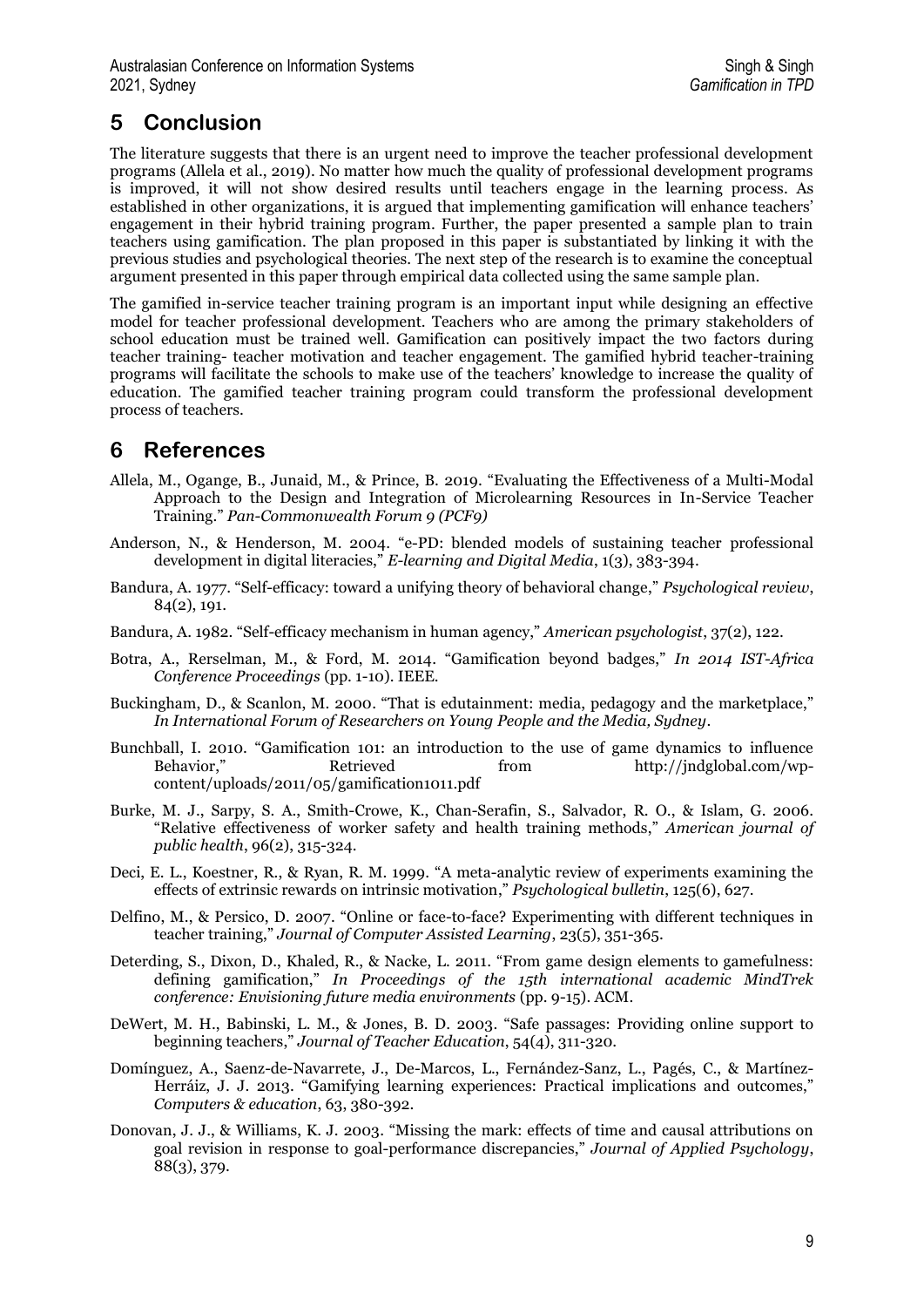Downes, T., Fluck, A., Gibbons, P., Leonard, R., Matthews, C., Oliver, R., ... & Williams, M. 2001. "Making better connections: Models of teacher professional development for the integration of information and communication technology into classroom practice," *Australian Curriculum Studies Association*.

Festinger, L. 1954. "A theory of social comparison processes," *Human relations*, 7(2), 117-140.

- Glover, I. 2013. "Play as you learn: gamification as a technique for motivating learners," *In EdMedia+*
- Hamari, J. 2013. "Transforming homo economicus into homo ludens: A field experiment on gamification in a utilitarian peer-to-peer trading service," *Electronic commerce research and applications*, 12(4), 236-245.
- Hanushek, E. A., & Rivkin, S. G. 2010. "Generalizations about using value-added measures of teacher quality," *American Economic Review*, 100(2), 267-71.
- Hattie, J. (2012). "Visible learning for teachers: Maximizing impact on learning," *Routledge*.
- Henderson, M. 2007. "Sustaining online teacher professional development through community design," *Campus-wide information systems*, 24(3), 162-173.
- Herrington, J., & Oliver, R. 2000. "An instructional design framework for authentic learning environments," *Educational technology research and developm*ent, 48(3), 23-48.
- Huang, B. R. 2016. "Transformation and framework of teacher professional development in Taiwan," *Policy Futures in Education*, 14(7), 926-942.
- Huotari, K., & Hamari, J. 2012. "Defining gamification: a service marketing perspective," *In Proceeding of the 16th international academic MindTrek conference* (pp. 17-22). ACM.
- Independent Evaluation Group. 2019. "Selected Drivers of Education Quality: Pre-and In-Service Teacher Training," *World Bank*.
- Jung, I. 2001. "Issues and challenges of providing online inservice teacher training: Korea's experience," *The International Review of Research in Open and Distributed Learning*, 2(1).
- Kapp, K. M. 2012. "The gamification of learning and instruction," *San Francisco: Wiley*, (p. 93).
- Kidwai, H., Burnette, D., Rao, S., Nath, S., Bajaj, M., & Bajpai, N. 2013. "In-service teacher training for public primary schools in rural India findings from district Morigaon (Assam) and district Medak (Andhra Pradesh)," *Working Paper Series (Columbia Global Centers | South Asia)*. 12. 1-50.
- Landers, R. N., & Callan, R. C. 2011. "Casual social games as serious games: The psychology of gamification in undergraduate education and employee training," *In Serious games and edutainment applications* (pp. 399-423). Springer, London.
- Landers, R. N. 2014. "Developing a theory of gamified learning: Linking serious games and gamification of learning," *Simulation gaming*, 45(6), 752-768.
- Landers, R. N., Bauer K. N., Callan, R. C. & Armstrong, M. B. 2015. "Psychological Theory and the Gamification of Learning," *In Wood, L. C., & Reiners, T. (Eds.), Gamification in Education and Business. Springer International Publishing*. https://doi.org/10.1007/978-3-319-10208-5\_9
- Li, W., Grossman, T., & Fitzmaurice, G. 2012. "GamiCAD: a gamified tutorial system for first time autocad users," *In Proceedings of the 25th annual ACM symposium on User interface software and technology* (pp. 103-112). ACM.
- Ling, K., Beenen, G., Ludford, P., Wang, X., Chang, K., Li, X., & Resnick, P. 2005. "Using social psychology to motivate contributions to online communities," *Journal of Computer Mediated Communication*, 10(4).
- Locke, E. A., & Latham, G. P. 2002. "Building a practically useful theory of goal setting and task motivation: A 35-year odyssey," *American psychologist*, 57(9), 705.
- Miri, D. H., & Macke, J. 2021. "Gamification, motivation, and engagement at work: a qualitative multiple case study," *European Business Review*.
- Muntean, C. I. 2011. "Raising engagement in e-learning through gamification," *In Proc. 6th International Conference on Virtual Learning ICVL* (Vol. 1, pp. 323-329).